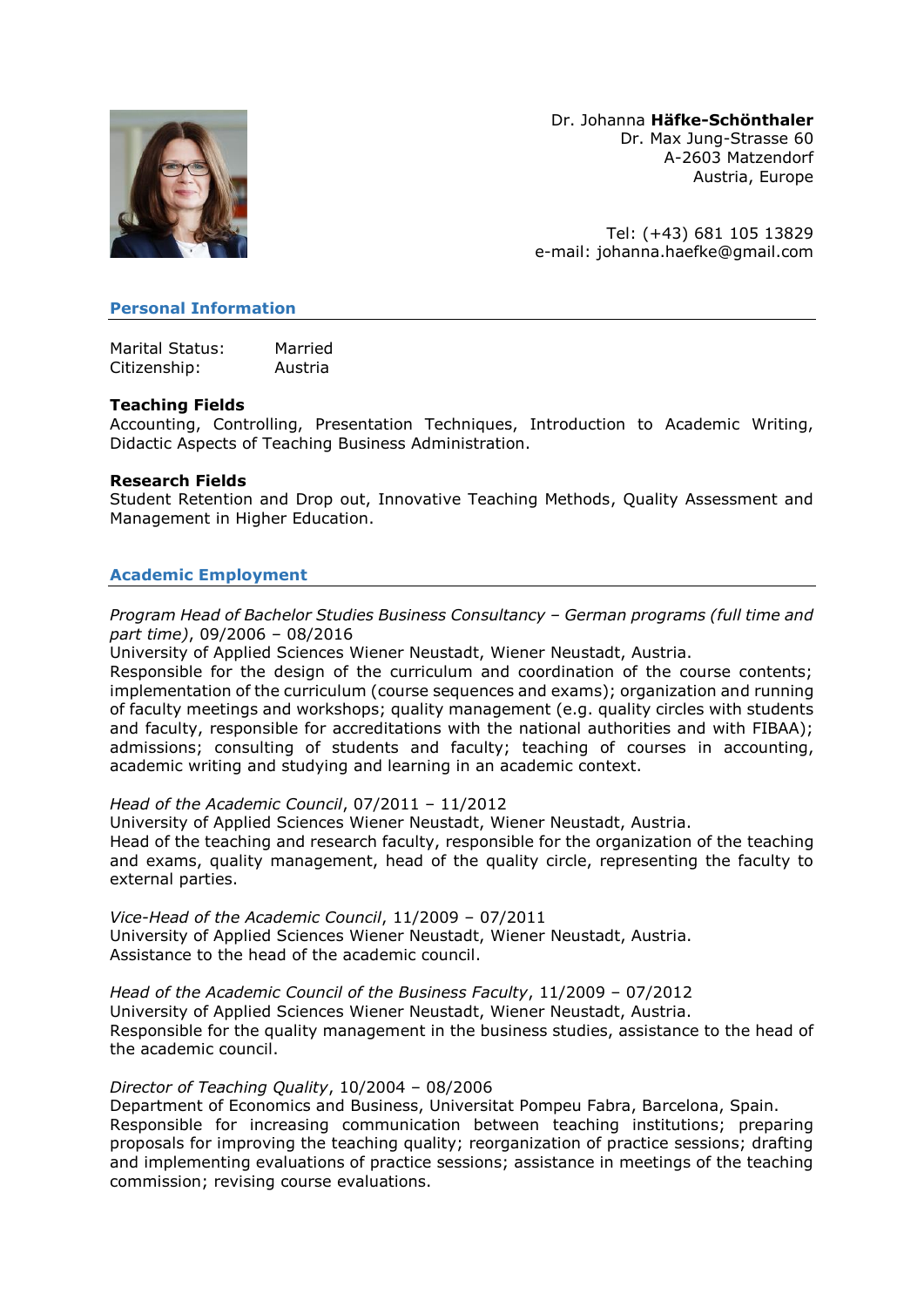### *Pedagogical Advisor*, 10/2003 – 08/2006

UPF MBA full time, Department of Economics and Business, Universitat Pompeu Fabra, Barcelona, Spain.

Responsible for drafting policy document; participation in general management meetings; participation in curriculum design; advising in the selection of faculty; coordination of course contents; assistance in grades meetings; organization and moderation of faculty workshops; advising professors in implementing their courses; drafting teaching an program evaluation forms; running and reporting on individual feedback meetings with all faculty members.

#### *Visiting Assistant Professor*, 09/2000 – 08/2006

Department of Economics and Business, Universitat Pompeu Fabra, Barcelona, Spain. Responsible for preparation and coordination of study materials; teaching of accounting; holding office hours, preparing, proctoring and grading exams; participation in grades meetings.

### *University Assistant*, 02/1993 – 01/1997

Department of Business Education, Vienna University of Economics and Business, Vienna, Austria.

Responsible for study materials of the department; teaching of accounting and teaching methods.

#### *Research Assistant*, 04/1991 – 01/1993

Department of Business Education, Vienna University of Economics and Business, Vienna, Austria.

Responsible for preparation of study materials; evaluation of accounting exams; editorial assistance for the accounting textbook of Steiger/Schneider and for "Inform and Motivate" (in German).

## **Professional Employment**

## *Controller*, 09/1996 – 09/2000

Österreichischer Sparkassenverband, Vienna, Austria.

Responsible for introduction of cost accounting and teaching of introductory courses in controlling for member banks; participation in quarterly reports to member banks and early warning system to prevent bank failures; reorganization of internal benchmarking of member banks, presentation and discussion of the results with boards of directors, accountants, marketing managers and controllers.

*Coordinator of Business Administration Sequence of the First Central and Eastern European Trainee Program*, 10/1992 – 12/1993

Creditanstalt Bankverein, Vienna, Austria.

Responsible for planning of the content and structure of the business administration courses; selection of teachers and preparation of course material; coaching of seminar participants; teaching of courses in financial accounting and presentation techniques.

*Accountant*, 09/1992 – 12/1996 Josef Schönthaler GmbH, Pernitz, Austria. Responsible for financial and managerial accounting.

## **Teaching Experience**

Responsible for planning and delivering lectures including development of course materials, holding office hours, preparing, proctoring and grading exams. Class sizes varied from 15 for presentation techniques to 550 for introductory accounting. Undergraduate and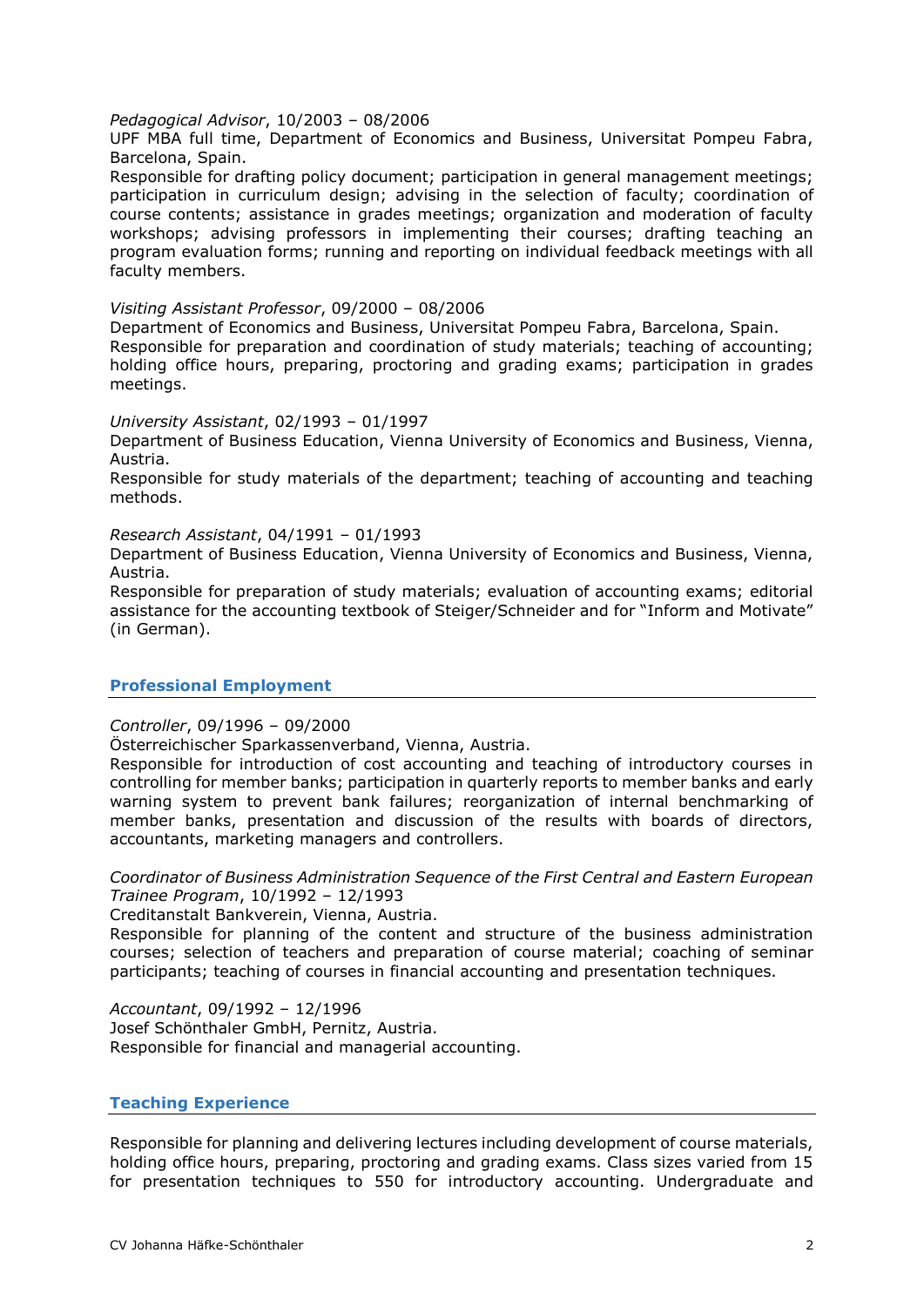graduate level (full time MBAs as well as executive MBAs, PhD students). Teaching languages: German and English.

*Distinctions Top 10 % of faculty for the following course*

- Intermediate Financial Accounting, Spring 2007 2016.
- Fundamentals of Accounting, Fall 2006 2015.
- Topics in Management Accounting, Winter 2005.
- Cost and Management Accounting, Spring 2003.
- Cost Accounting I, Spring 2002, 2003.
- Introduction to Financial Accounting, Fall 2002, 2004.

#### *Graduate Courses*

- *Topics in Management Accounting*, optional MBA part time and full time course at Universitat Pompeu Fabra, Barcelona, Spain: Winter 2005, 2006.
- *Case Talk in Accounting, Financial English*, organized by the British Council at IdEC, Barcelona, Spain: Winter 2005, Fall 2006.
- *Accounting for Managers*, optional PhD course and core MBA full time course at Universitat Pompeu Fabra, Barcelona, Spain: Fall 2004, 2005.
- *Cost and Management Accounting*, core MBA full time course at Universitat Pompeu Fabra, Barcelona, Spain: Spring 2003, 2004.
- *Cost and Management Accounting*, optional PhD course at Universitat Pompeu Fabra, Barcelona, Spain: Winter 2001.

### *Undergraduate Courses*

Accounting

- *Intermediate Financial Accounting,* core course at University of Applied Sciences Wiener Neustadt, Wiener Neustadt, Austria: 2007 – 2016.
- *Fundamentals of Accounting,* core course at University of Applied Sciences Wiener Neustadt, Wiener Neustadt, Austria: 2006 – 2015.
- *Cost Accounting II*, elective course at Universitat Pompeu Fabra, Barcelona, Spain: Spring 2001 – 2003.
- *Introduction to Financial Accounting*, core course at Universitat Pompeu Fabra, Barcelona, Spain: Fall 2001 – 2005.
- *Intermediate Accounting,* core course at Vienna University of Economics and Business, Vienna, Austria: 1993 – 1996.
- *Introduction to Financial Accounting*, core course at Vienna University of Economics and Business, Vienna, Austria: 1993 – 1997.

#### Others than Accounting

- *Academic Writing*, core course at University of Applied Sciences Wiener Neustadt, Wiener Neustadt, Austria: 2012 – 2016.
- *Studying and Learning in an Academic Context*, core course at University of Applied Sciences Wiener Neustadt, Wiener Neustadt, Austria: 2009 – 2015.
- *Presentation Techniques,* core course at Vienna University of Economics and Business, Vienna, Austria. 1995 – 1996.

#### *Professional Courses*

*Controlling* at Sparkassenakademie, Vienna, Austria: 1997.

# **Education**

*Dr.rer.soc.oec* Business Education (with distinction), November 1999, Vienna University of Economics and Business (Wirtschaftsuniversität Wien), Vienna, Austria.

Dissertation:

"Zur Problematik der universitären Studieneingangsphase – Eine empirische Untersuchung an der Wirtschaftsuniversität Wien und an der Veterinärmedizinischen Universität Wien"